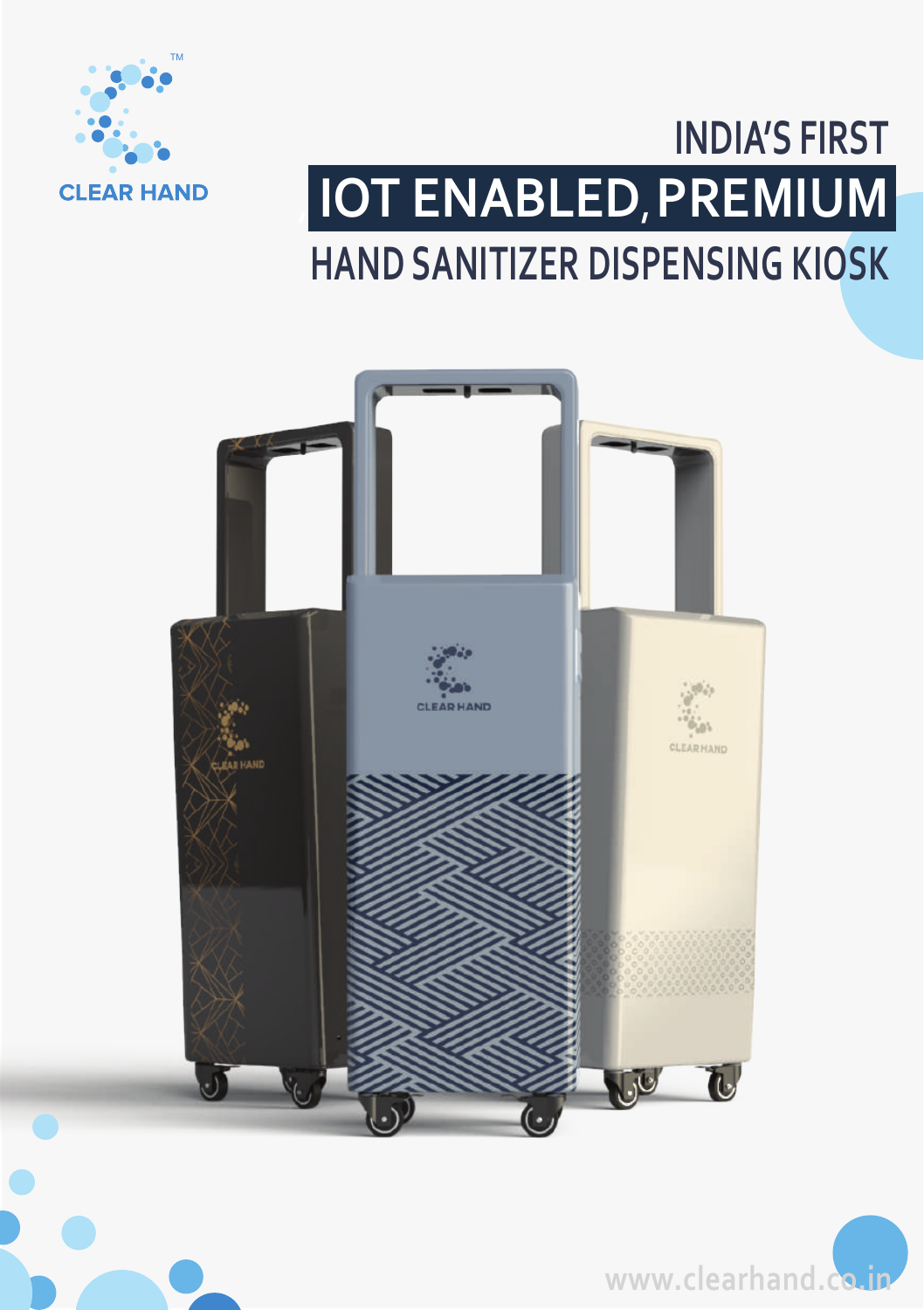### **Technology**

**Covid-19 pandemic has made us aware of the necessity of hand hygiene and demanded this practice into a habit. It is estimated that in the 'new normal' world hand hygiene practice will increase by multi-folds.**

**We are presenting you a Clearhand, India's first IoT Enabled, Premium Hand Sanitizer Dispensing Kiosk for your premises. Deep integration of Clearhand Kiosk, Cloud Storage and Android app is achieved through Internet of Things (IoT) technology. Real-time performance monitoring and seamless supply of WHO approved sanitizer is ensured via your smartphone.**

**Elegant design and best hand hygiene experience makes Clearhand a perfect hand sanitizer dispensing kiosk for your premier institute. Your employees, clients and guests will certainly feel confident at your premise. Once installed you just Go Fearless with Clearhand!**

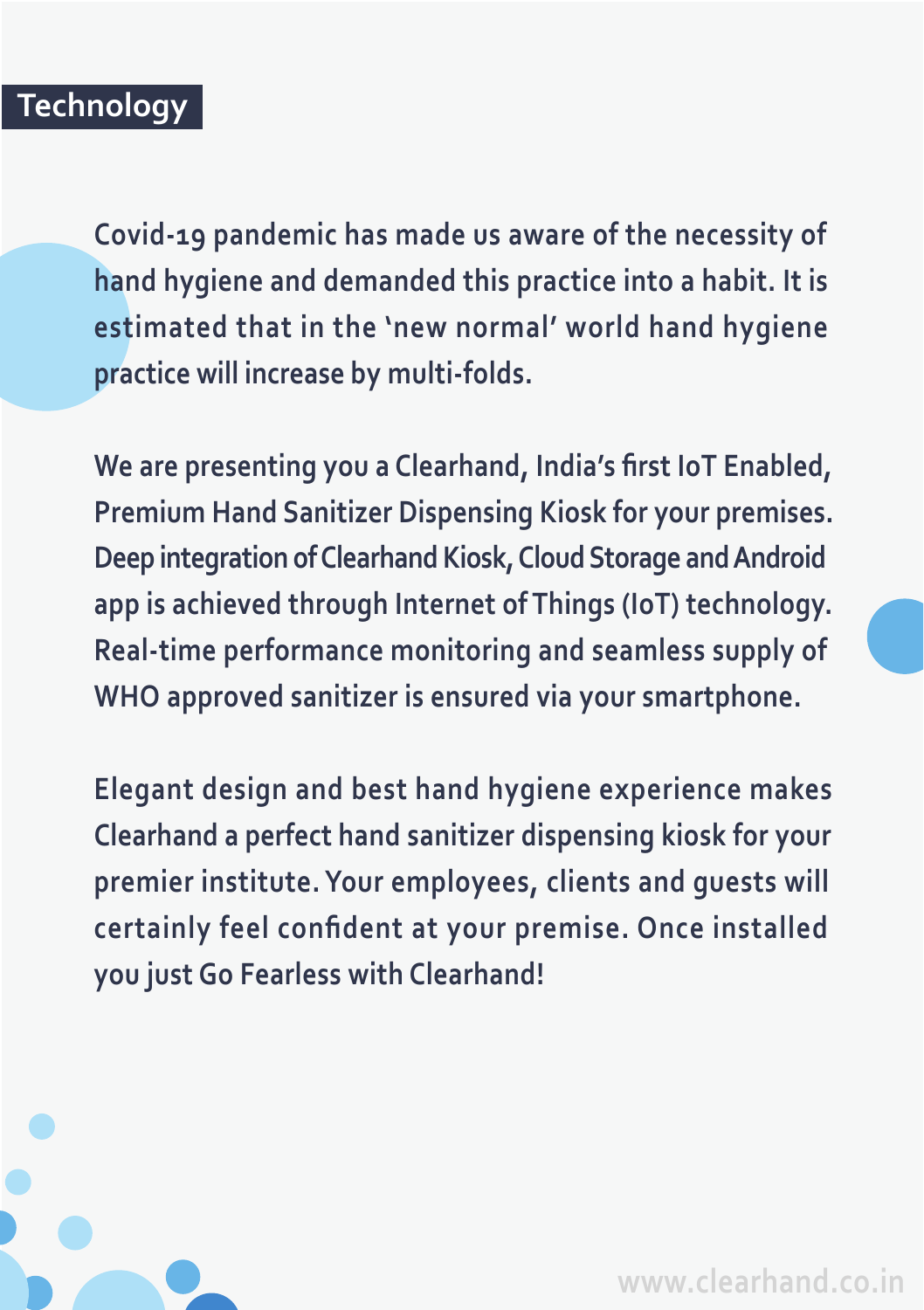### **Operating guidelines**



**1. Put hands below the spray nozzle.**



 **2. Rub your hands on each other.**





#### **Suitable Premises**

**Hospitals Entertainment / Sports venues Shopping mall Offices / co-working spaces Gyms Theatres / Live events Hotels / Restaurants Airports / Bus Stations / Train Stations Colleges / Universities Industrial Receptions / Shop-Floors**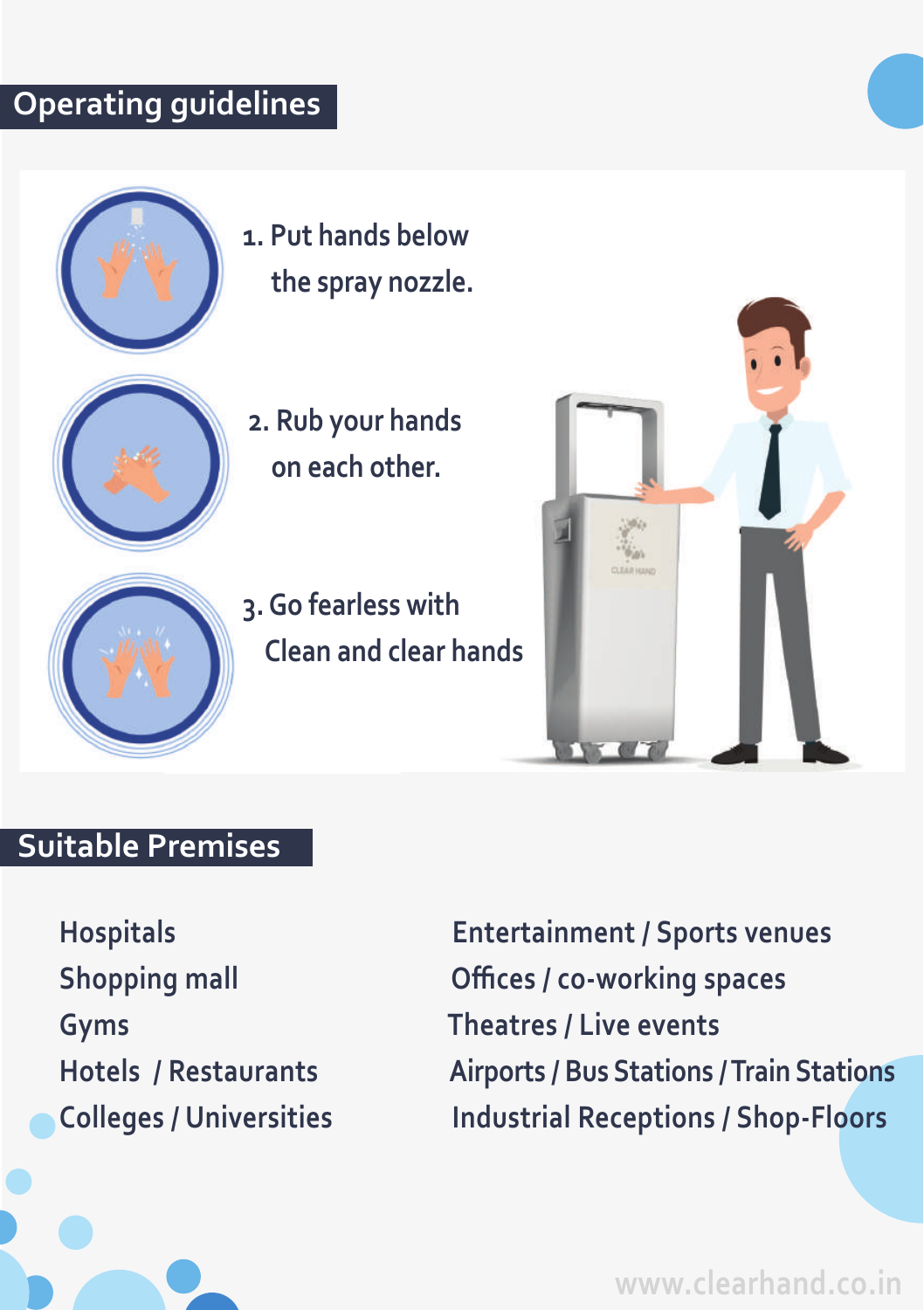



## **Technical Specificatons**

| <b>Power Supply</b>                     | : 230 volt AC                  |
|-----------------------------------------|--------------------------------|
| Power consumption                       | : 75 watt                      |
| <b>Curb Weight</b>                      | : 32 kg                        |
| <b>Dimensions</b>                       | : $1.4x0.4x0.4$ m <sup>3</sup> |
| Wifi                                    | $: 2.4$ GHz                    |
| <b>Refilling Unit Container: 20 lit</b> |                                |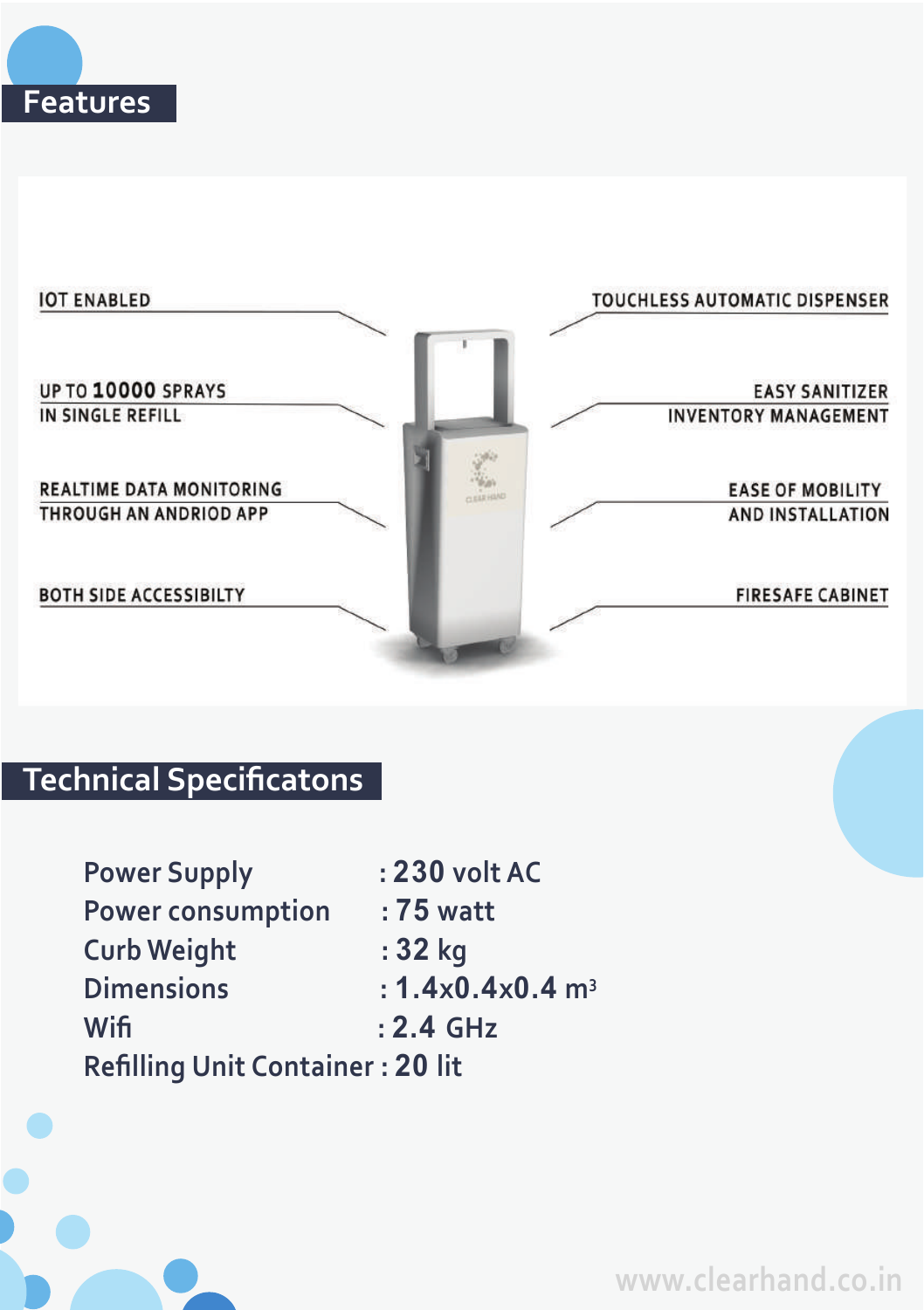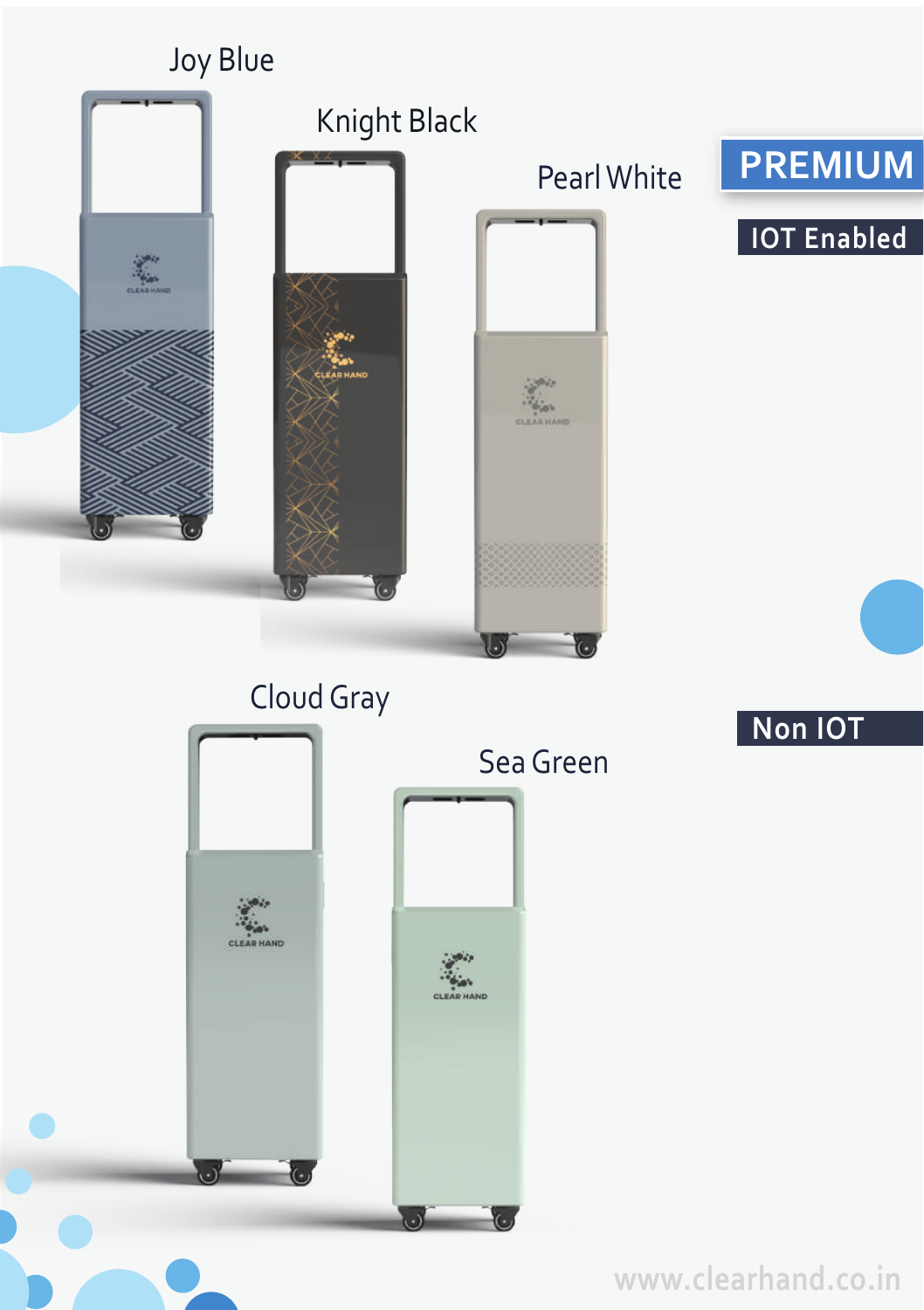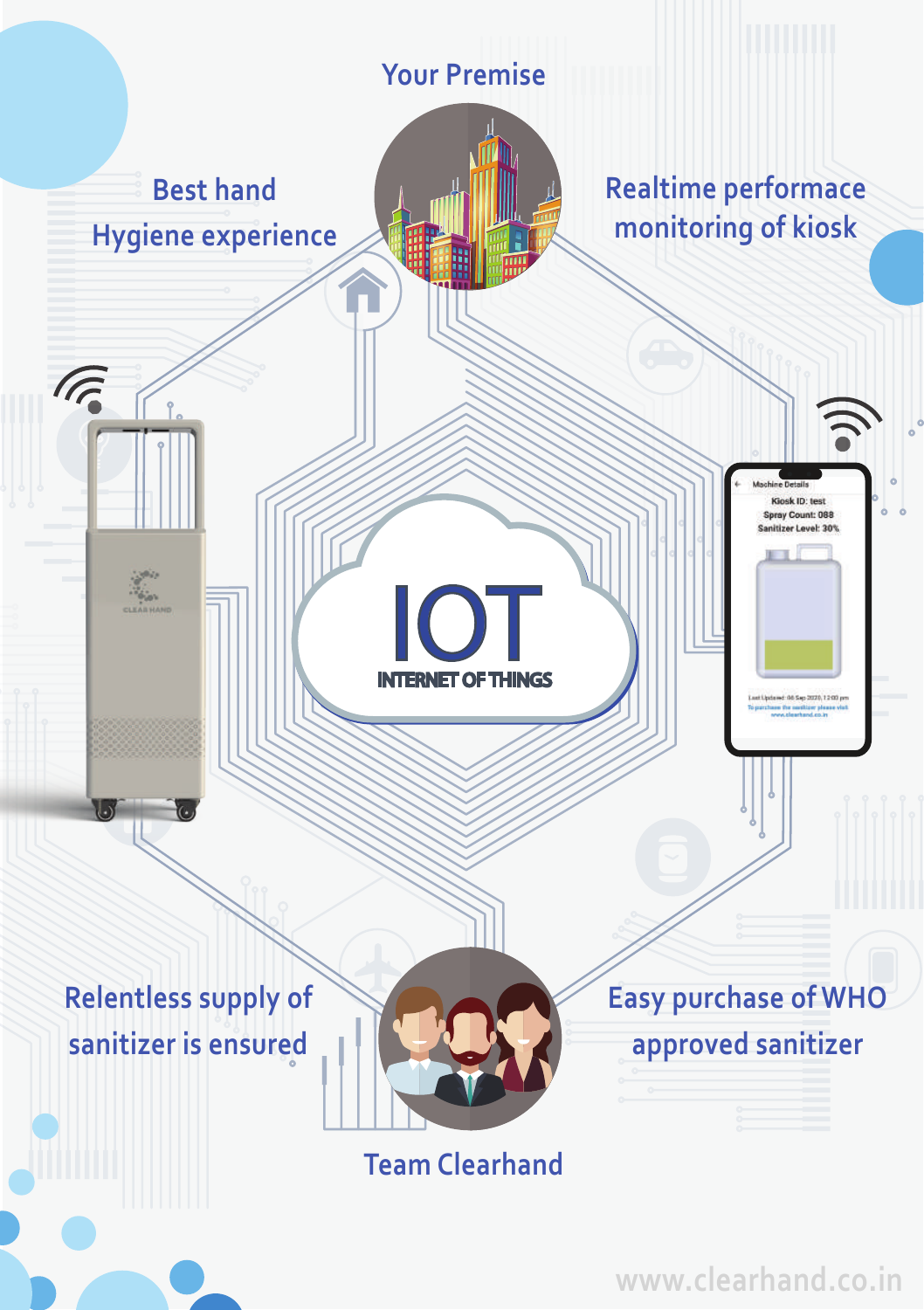